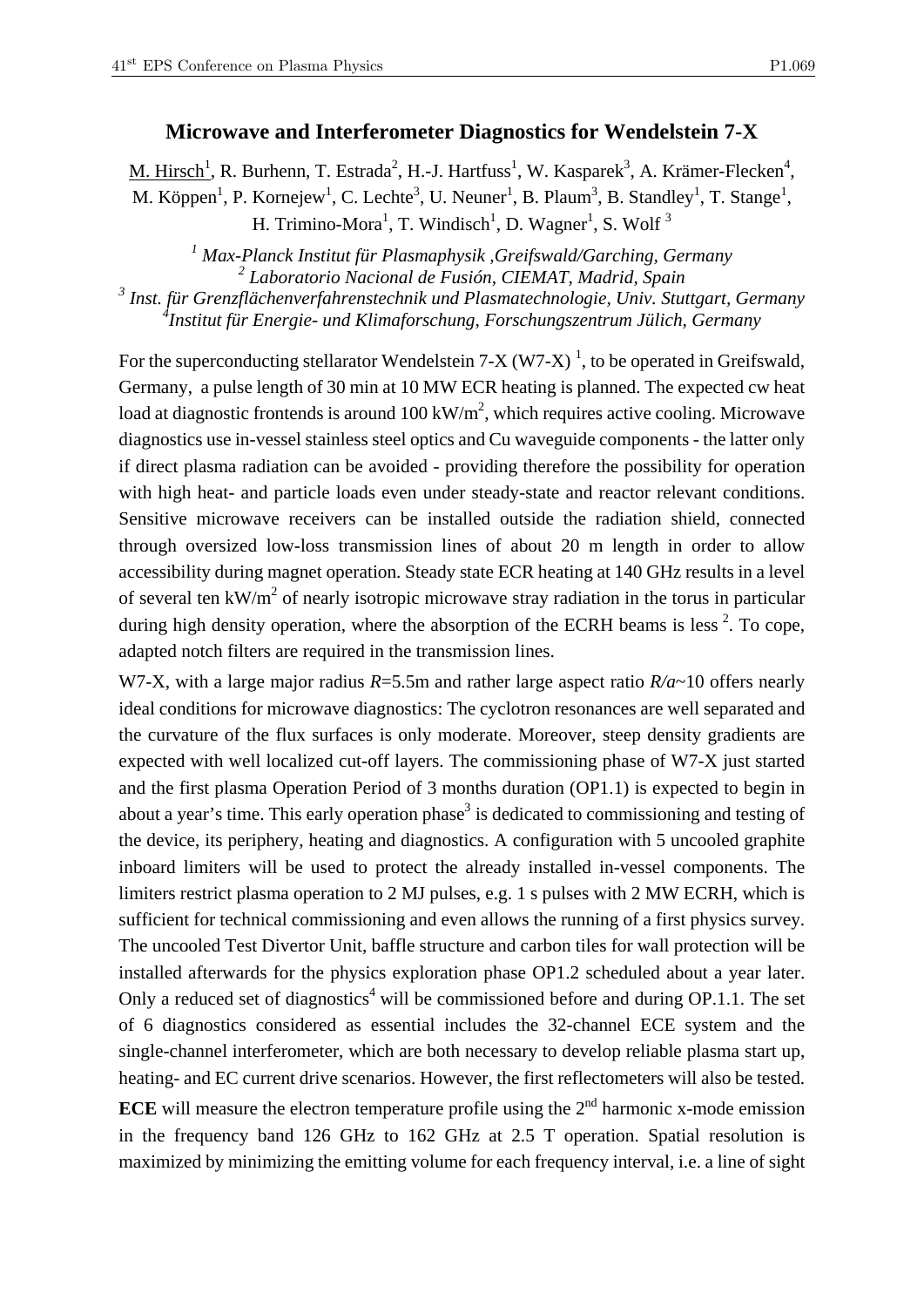perpendicular to the flux surfaces and a slim Gaussian antenna characteristic focused at the plasma center with a FWHM of <30mm along the signal path through the plasma. The latter is achieved by intrinsically broadband Gaussian beam telescope optics, consisting of 2 elliptical and 2 plain stainless steel mirrors - the latter for beam folding and steering - and an adapted broadband horn antenna. This arrangement also keeps Cu components - microwave horn and waveguides - in the shadow of the mirrors far away from the plasma. The toroidal position has been selected such that the local stellarator magnetic field at the plasma axis differs from the 2.5 T in the ECRH launching plane. Thus the central plasma temperature can also be measured without being masked by the strong 140 GHz microwave stray radiation. The vacuum barrier uses a 100 µm thick Viton sealed mica sheet with 4 mm aperture as broadband vacuum window. A 28 mm diameter oversized circular transmission line with overall length ~22 m guides the 2 mm microwave radiation to the 32-channel ECE radiometer outside the experiment hall. In front of the radiometer the frequency band of stray radiation from the gyrotrons (139.9 to 140.4 GHz) is cut out of the spectrum by a waveguide Bragg reflection  $>60$  dB notch filter  $<sup>5</sup>$  with extremely steep edges and an insertion loss of</sup> only  $\sim$ 1dB outside this frequency band. The radiometer  $\delta$  uses a single broadband mixer for down conversion to an intermediate frequency range centred around 18 GHz and subsequent 2-18 GHz and 18-40 GHz filterbanks, 16 channels each. The bandwidth of the individual filters corresponding to a radial resolution between 1cm to 3cm is adapted to the radial resolution of the ECE emission, as calculated from the optical depth at the expected plasma conditions<sup>7</sup>. For higher radial resolution an additional zoom device<sup>8</sup> allows the selection of any suitable frequency range of the spectrum by the aid of a tunable second local oscillator. In magnetic radial coordinates the selected frequency span of 4 GHz covered with 16 channels corresponds to a radial range of Δ*r*~6cm at the High-Field Side (HFS) or ~15cm at the Low Field Side (LFS), respectively. This zoom device is particularly dedicated to perturbation experiments such as ELM studies or heatwave experiments from which the ECRH power deposition can be determined also. For an overall absolute calibration of the diagnostic a second identical Gaussian optical system is provided as a twin outside the torus including identical waveguide components, mica window and a geometrically identical transmission line, however with a hot-cold calibration source in front of it. A special feature of the ECE diagnostic is a second observation antenna with line-of-sight directed from the High-Field Side across the plasma *towards* the Gaussian optics enabling measurements of the emission from non-thermalized and current drive electrons at the same locations<sup>9</sup>. The received radiation is guided to the next available port with rectangular overmoded waveguides. Outside the vessel this antenna is connected to the ECE radiometer via an oversized transmission line as well.

**Interferometry** in W7-X cannot use microwaves, which suffer from the long path-lengths through the plasma and space restrictions which do not allow for large optics in opposite ports, as well as from densities in excess of  $1 \cdot 10^{20}$  m<sup>-3</sup> resulting in refraction and multiple reflections. The latter perturb the phase measurement introducing by spurious signal paths.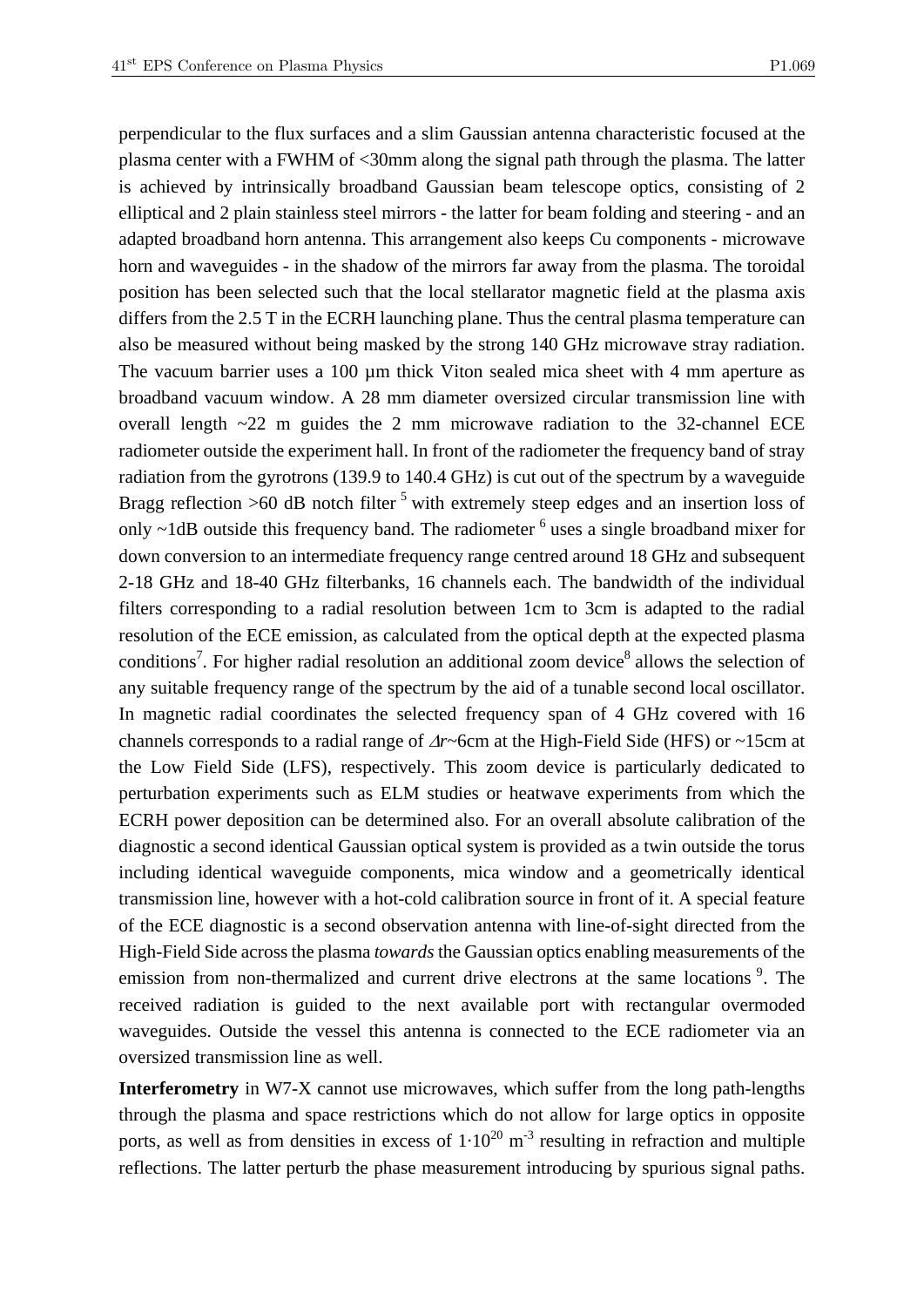Instead, Dispersion Interferometry (DI)<sup>10</sup> using a 10.6  $\mu$ m CO<sub>2</sub>-laser and its second harmonic will be used for density control and later density profile measurements. DI employs frequency doubler crystals ( $AIGaSe<sub>2</sub>$ ) to create a 5  $\mu$ m reference signal propagating along the same path such that a separate reference path is not required. The measurement thus becomes independent of geometrical variations of the path length expected e.g. from vibration caused by turbo pumps, water flow in the cooling pipes or long-term thermal drifts. After passing the plasma the 10 µm signal is also up-converted and the phase measurement is performed using the 5 µm signals. As the resulting phase excursions can be made  $\langle 2\pi, D\Gamma \rangle$  is an option for tracking the density under steady-state conditions. The single-channel  $CO<sub>2</sub>$  DI interferometer shares its sightline with the YAG-laser for the Thomson scattering system which allows for cross-calibration. ZnSe and quartz windows have to be used respectively due to the different wavelength which his makes it necessary that the sightlines are slightly  $(\sim 3 \text{deg})$  tilted with respect to each other. The 10µm/5µm interferometer beams are back-reflected from a 50 mm diameter retroreflector fastened to the Thomson diagnostic support structure for the in the torus center. The long overall distance between the last launching mirror and retroreflector of ~8m made it necessary to develop a feedback controlled beam steering system to cope with thermal drifts during long pulses. Although it has been shown that DI is intrinsically versus vibrations along the sightline,  $11,12$  vibrations perpendicular to the line-of sight - modulating misalignment - may result in small phase perturbations $13$ . Therefore the DI has been installed on a massive vertical vibration isolated bench that consists of two vertical granite plates held by a massive Al-structure on a vibration isolated concrete base plate. For the phase measurement a heterodyne modulation scheme is used applying an elasto-optical ZnSe modulator at modulation frequency 50kHz, which also determines the temporal resolution. The phase shift is derived from the returning signal by fast direct sampling (125Ms/s) followed by digital filtering, down conversion and phase comparison by a Field Progammable Gate Array (FPGA) which provides data in real time.

A 10 ch DI is being prepared, starting with 4 ch in OP1.2, to track the density profile shape in the core and study the necessity and success of deep fuelling. The W7-X stellarator configuration does not allow for large opposite ports. Instead, high-heatload Mo retroreflectors have been developed which will be incorporated in the tiles of the heatshield.<sup>14</sup>

**Reflectometry:** Doppler reflectometry will monitor edge density fluctuations and their poloidal propagation velocity. The figure below shows the bistatic broadband (50-110 GHz) Gaussian in-vessel optics attached to one of the large 100cm×40cm port closures. Other diagnostic plugins at this port are not shown. The optics consists of 3 focussing and 3 plane stainless steel mirrors for both launching and receiving and of broadband Gaussian horns each. This not only allows an optimized variation of the spot size  $\sim$ sqrt( $\lambda$ ) at the reflecting layer<sup>15</sup>, but also lets the beam waist position shift deeper into the plasma, as smaller wavelengths are launched to probe higher densities. The optics can be used both in x- and o-mode polarization, which gives flexibility and will later also allow for density profile measurements. Similar to ECE, the reflectometers will be outside the torus hall and